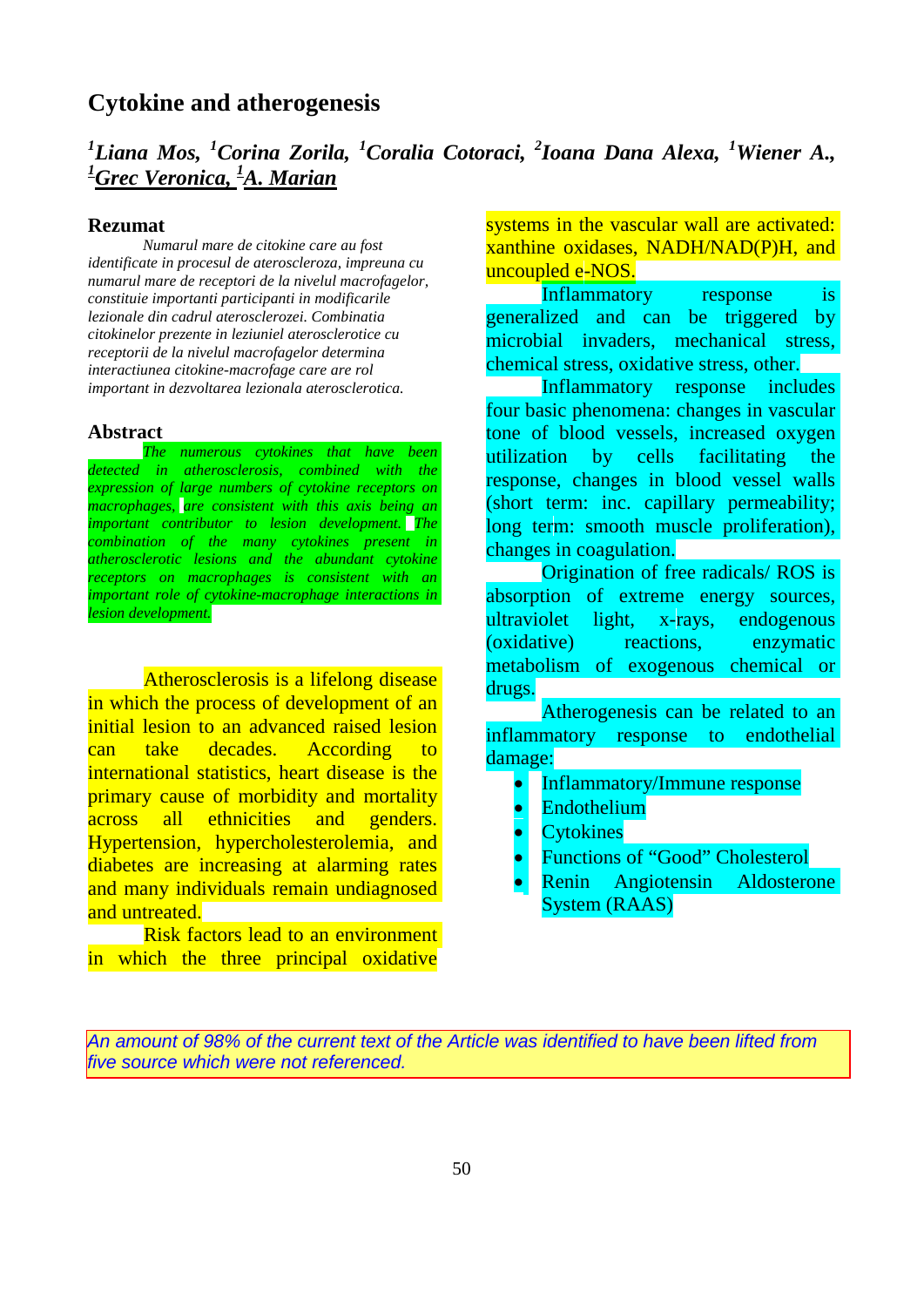| Receptor                                  | Cytokine      | <b>Effect on Receptor Abundance</b> |
|-------------------------------------------|---------------|-------------------------------------|
| Receptors facilitating transport          |               |                                     |
| of native lipoproteins into macrophages   |               |                                     |
| LDL receptor                              | $IFN-\gamma$  |                                     |
|                                           | $TGF-B$       |                                     |
| <b>VLDL</b> receptor                      | $IFN-\gamma$  |                                     |
| LRP                                       | $IFN-\gamma$  |                                     |
|                                           | $TGF-B$       | ↑→→→↑                               |
|                                           | M-CSF         | $\leftrightarrow$                   |
| Receptors facilitating transport          |               |                                     |
| of modified lipoproteins into macrophages |               |                                     |
| <b>SR-A</b>                               | $IFN-\gamma$  |                                     |
|                                           |               |                                     |
|                                           |               |                                     |
|                                           | $TNF-\alpha$  |                                     |
|                                           | $TGF-B$       |                                     |
|                                           | $II - 4$      |                                     |
|                                           | IL-6          |                                     |
|                                           | <b>GM-CSF</b> | ↔→→↑→→↑↑ ↔→→↑↑↑→↑↑                  |
|                                           |               |                                     |
|                                           | M-CSF         |                                     |
| <b>CD36</b>                               | $IFN-\gamma$  |                                     |
|                                           |               |                                     |
|                                           | $TGF-\beta1$  |                                     |
|                                           | II.-4         |                                     |
|                                           | <b>M-CSF</b>  |                                     |
| $LOX-1$                                   | $TGF-B$       |                                     |
|                                           |               |                                     |
|                                           | $TNF-\alpha$  |                                     |
|                                           | $IL-4$        |                                     |
| CXCL16/SR-PSOX                            | $IFN-\gamma$  | 1, associated with increased        |
|                                           |               | oxidized LDL uptake by              |
|                                           |               | THP-1 cells                         |
| Receptors that facilitate both lipid      |               |                                     |
| entry and efflux in macrophages           |               |                                     |
| <b>SR-BI</b>                              | $IFN-\gamma$  |                                     |
|                                           | $TNF-\alpha$  |                                     |
|                                           | $TGF-\beta1$  |                                     |

TABLE 1. Cytokine regulation of macrophage lipoprotein receptors

GM-CSF, granulocyte macrophage colony-stimulating factor; IFN, interferon; IL, interleukin; LOX-1, actinlike oxidized low density lipoprotein receptor-1; LRP low density lipoprotein receptor-related protein; M-CSF, monocyte colony stimulating factor; SR A, class A scavenger receptor; SR BI, scavenger receptor class B type I; SR-PSOX, scavenger receptor that binds phosphatidylserine and oxidized lipoprotein; TGF, transforming growth factor; TNF, tumor necrosis factor.

#### *Alan Daugherty, Nancy R. Webb, Debra L. Rateri, and Victoria L. King*

Formation of oxidized LDL (ox-LDL) is a key step in the pathogenesis of atherosclerosis. The ox-LDL receptor (LOX-1) is present mostly on the surface of endothelial cells, vascular smooth muscle cells, macrophages, and platelets. LOX-1–mediated ingestion of ox-LDL activates mitogen-activated protein kinases (MAPKs) in the cell, which in turn activate nuclear factor-kB (NF-kB), a transcriptional factor involved in expression of monocyte chemoattractant

protein-1 (MCP-1). In turn, MCP-1 leads to adhesion molecule expression.

Ang II, via the AT1 receptor, increases LOX-1 expression. Conversely, ox-LDL, via LOX-1, upregulates the AT1 receptor.

Immune response is more specific than the inflammatory response, Involves memory and specificity, antigen/antibody response and can sustain inflammatory response.

Excessive production of reactive oxygen species overwhelms endogenous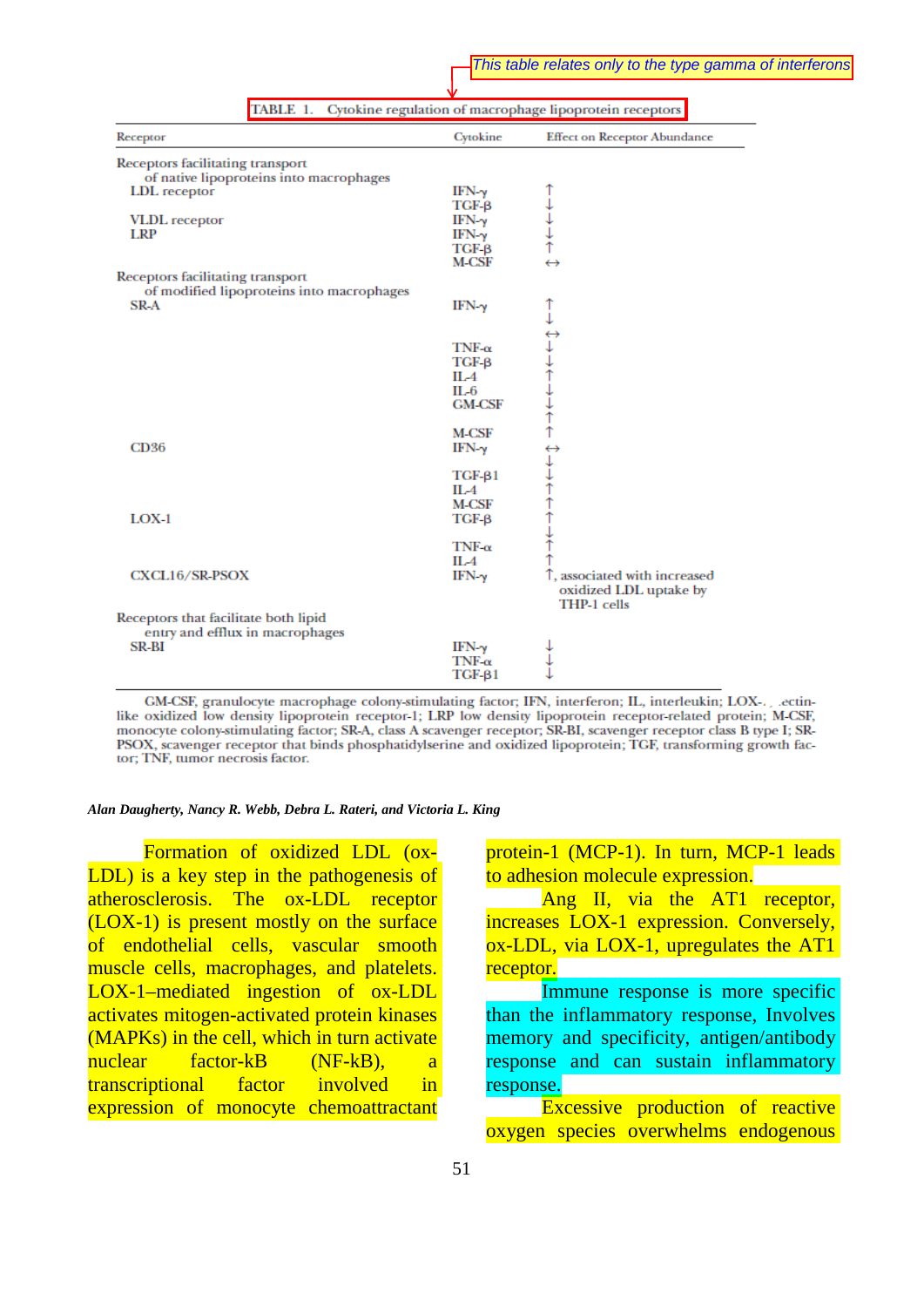antioxidant mechanisms, leading to oxidation of lipoproteins, nucleic acids, carbohydrates, and proteins. The principal target of this oxidative stress is the vascular endothelium, although there may be other targets. Among the functional alterations induced by reactive oxygen species are impairment of endotheliumdependent vessel relaxation (following a reduction in nitric oxide bioavailability), increase in inflammatory mediators, and development of a pro-coagulant vascular surface. Ultimately structural alterations

occur, including plaque growth, vascular wall remodeling, decreased fibrinolysis, vascular smooth muscle cell proliferation and migration, and other structural alterations.

Endothelium is more than a plasma barrier. It produces vasoconstrictors (endothelin) and vasodilators (nitric oxide, prostacycline). Have pro-thrombotic, antithrombotic and fibrinolytic substances and has an important role in adhesion molecules (platelets, monocytes, lymphocytes). Terminological mistake and<br>
notation of the type growth, vascular<br>
acids, wall remodeling, decreased fibrinolysis,<br>
incipal<br>
is the and migration, and other structural<br>
relations.<br>
Endothelium is more than a plasma<br>
oxygen

| TABLE 2. Cytokine regulation of intracellular lipid metabolism in macrophages            |                                                                                            |                                                                                                                                                                     |  |
|------------------------------------------------------------------------------------------|--------------------------------------------------------------------------------------------|---------------------------------------------------------------------------------------------------------------------------------------------------------------------|--|
| Effect                                                                                   | Cytokine                                                                                   | Effect                                                                                                                                                              |  |
| Cholesterol distribution<br>ACAT-1                                                       | $IFN-\gamma$<br>$IFN-\nu$<br>$TGF-61$<br>M-CSF                                             | T in cholesteryl esters                                                                                                                                             |  |
| Cholesteryl ester hydrolases<br>Cholesterol 27-hydroxylase<br>Apolipoprotein E secretion | M-CSF<br>$IFN-\gamma$<br>$IFN-\gamma$<br>II.-1<br><b>GM-CSF</b><br>$TNF-\alpha$<br>$TGF-B$ | $\downarrow$ secretion, due to posttranslational effect<br>$\downarrow$ synthesis<br>$\downarrow$ synthesis<br>T (only in monocyte, not macrophages)<br>T secretion |  |
| ABCA1                                                                                    | $IFN-\gamma$<br>ТСЕ-В                                                                      | $\downarrow$ expression, with $\emptyset$ in cholesterol efflux<br>$\uparrow$ expression, with $\neq$ cholesterol efflux                                            |  |
| ABCG1<br><b>HDL</b> binding                                                              | $TGF-B$<br>$IFN-\gamma$<br>TGF-B                                                           | $\downarrow$ , but in absence of effects on SR-BI                                                                                                                   |  |

Journal of Lipid Research Volume 46, 2005

Any of several regulatory proteins, such as the interleukins and lymphokines, that are released by cells of the immune system and act as intercellular mediators in the generation of an immune response."

**Bradykinin** is a hypotensive tissue hormone which acts on smooth muscle, dilates peripheral vessels and increases capillary permeability. It is formed locally in injured tissue and is believed to play a role in the inflammatory process.

**Tumor Necrosis Factor** si one of a family of cytokines that has both antineoplastic and pro-inflammatory effects **Angiotensin II** has pro inflammatory effects - production of ROS, Production of Cytokines and adhesion molecules. Up to 50% of all Angiotensin II is produced in the tissue, independent of the ACE pathway.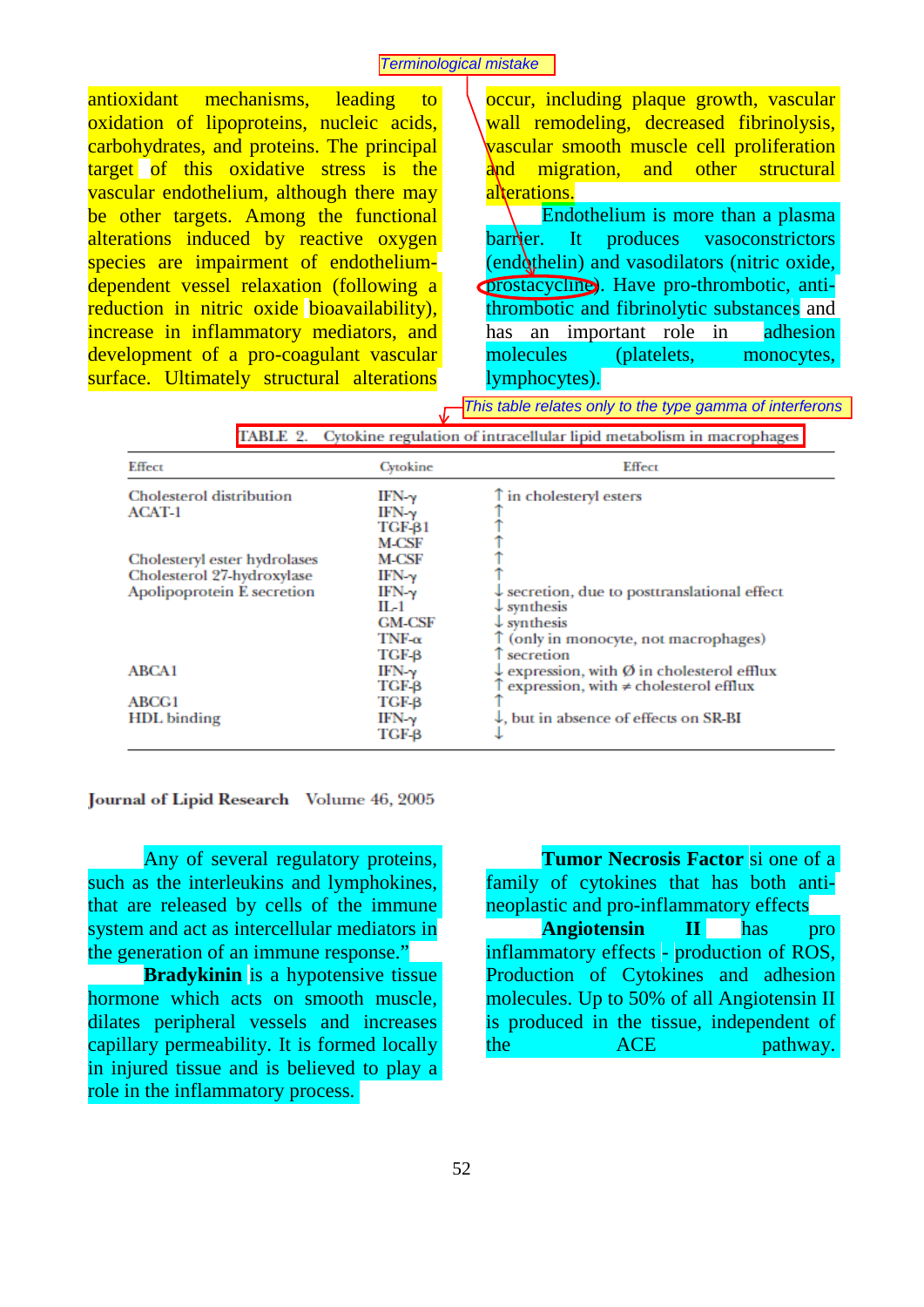## Tabel 3.

The above text does not describe IFN-alpha. Tables 1, 2 and 3 do not contain any information about IFN-alpha.

# *VBWG* Lipoprotein-associated phospholipase A<sub>2</sub>  $(Lp-PLA<sub>2</sub>)$

#### **Produced by inflammatory cells**

**Hydrolyzes oxidized phospholipids to generate proinflammatory molecules** 

• **Lysophosphatidylcholine**  • **Oxidized fatty acids**

**Upregulated in atherosclerotic lesions** 

**where it co-localizes with macrophages**

One of the most prominent changes in macrophages after entry into the sub endothelial space of developing atherosclerotic lesions is the engorgement of these cells with lipid. There have been numerous studies to determine the role of specific cytokines in the development of atherosclerosis.

As described above, one cytokine that has been studied extensively in cell culture studies is IFN-alfa, which is also one of the more extensively investigated cytokines in in vivo studies of atherogenesis.

Studies with cultured cells have demonstrated many effects of IFN-alfa on the intracellular accumulation of lipids in macrophages. These findings lead to the notion that IFN-alfa would retard atherosclerosis, especially by minimizing intracellular lipid accumulation in macrophages. In contrast, the effects of IFN- alfa on the development of atherosclerosis in mouse models of the disease have been quite consistent, but they have contradicted the original concept of IFN-alfa being anti-atherogenic.

Macphee CH et al. *Curr Opin Lipidol.* 2005;16:442-6.

HDL has anti-inflammatory, antioxidative, anti-aggregatory, anti-coagulant and pro-fibrinolytic role.

HDL Inhibits chemotaxis of monocytes, adhesion of leukocytes, endothelial dysfunction, apoptosis, LDL Oxidation, complement activation, platelet activation and Factor X activation.

HDL promotes endothelial cell repair/regeneration, smooth muscle proliferation, synthesis of prostacyclin, synthesis of naturietic peptide, activation of Protein C and Protein S.

Insults to endothelium increases production of AGEs - advanced glycosylation endproducts, reactive oxygen species, hyperinsulinemia, hypertension, activated the rtesplonses of T-Cells/Lymphocytes, small dense LDL.

Smoking causes intimal injury, promotes oxidation, promotes inflammatory response in respiratory tract, enhances platelet aggregation, promotes vasoconstriction

53

The authors substituted IFN-gamma, mentioned in the original identified source, with IFN-alpha. This replacement is an error because IFN-alpha has not the same effects with IFN-gamma on lipid accumulation in macrophages.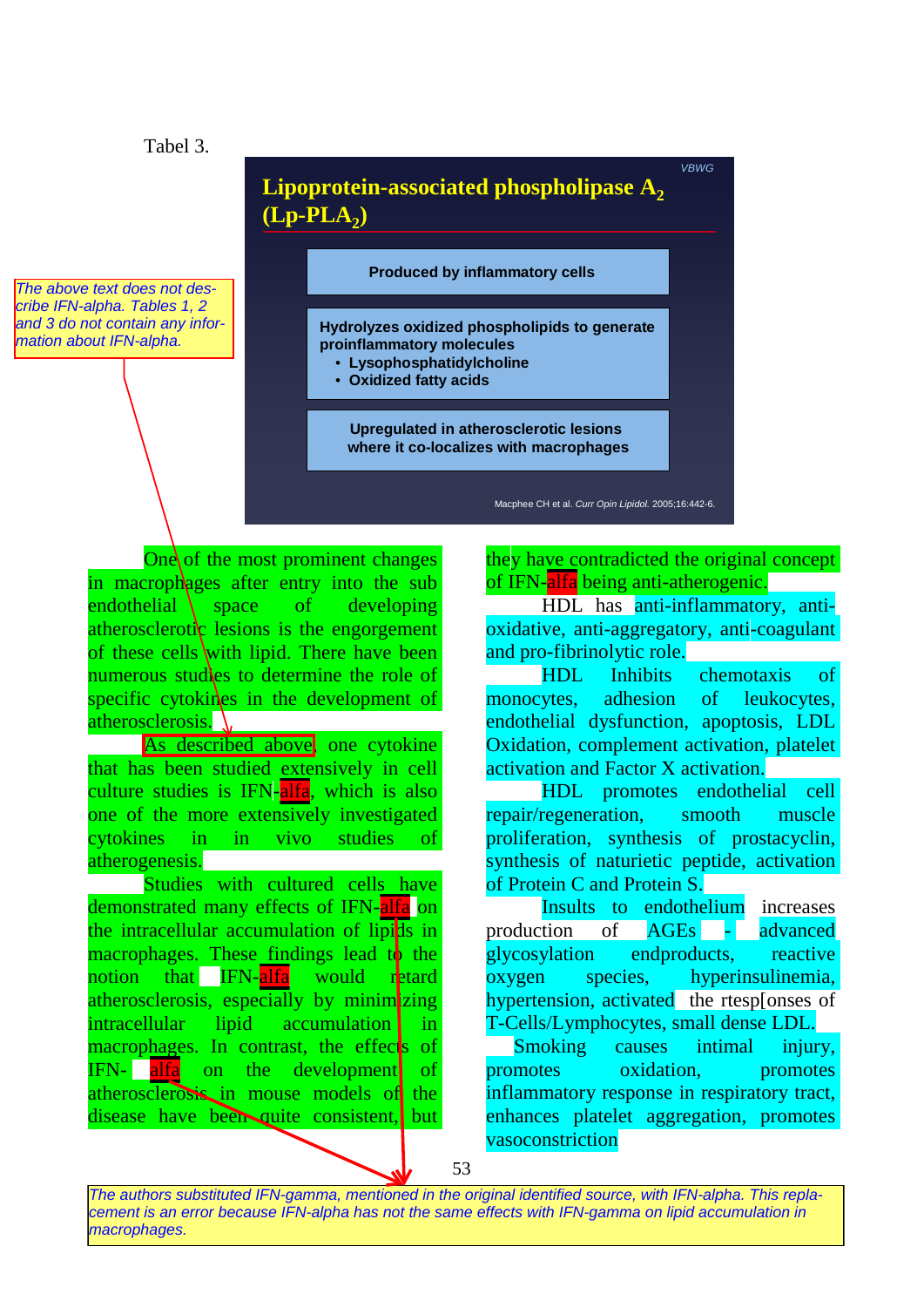Diabetes mellitus increases production of AGEs. hyperglycemia induces inflammatory response, frequently co-exists with small dense LDL. Insulin growth factor promotes smooth muscle proliferation

Chronic Infection, possible agents: peridontal disease, chlamydia pneumoniae, Helicobacter pylori, Herpes simplex virus, Cytomegalovirus.

The serum inflammatory markers are homocysteine levels, IL6, Chlamydia titers, Serum amyloids, CRP

Atherogenesis is the result of AND results in sustained chronic inflammation.

Atheroprotective immune innate mechanisms Regulatory T cells Produce antiinflammatory/immunosu ppressive cytokines TGF-b IL-10 B cells Spleen B cells; B1 cells Stimulated by IL-5 Possibly due to production of "natural" antibodies

Tabel 4.

|                                                                                                                         | <b>Selected emerging biomarkers</b>                          |                                                          | <b>VBWG</b>                                                              |  |  |
|-------------------------------------------------------------------------------------------------------------------------|--------------------------------------------------------------|----------------------------------------------------------|--------------------------------------------------------------------------|--|--|
| <b>Lipids</b><br>Lp(a)<br>Particle size/density                                                                         | apoA/apoB                                                    | <b>Oxidation</b><br>Ox-LDL<br><b>MPO</b>                 | Glutathione                                                              |  |  |
| <b>Inflammation</b><br><b>CRP</b><br>$II - 6$                                                                           | <b>SAA</b>                                                   | <b>Genetic</b><br>Asp299Gly polymorphism<br>in TLR4 gene |                                                                          |  |  |
| $IL-18$<br><b>TNF</b><br>Adhesion mols<br>$Lp$ -PLA <sub>2</sub><br>CD40L<br><b>CSF</b><br><b>Hemostasis/Thrombosis</b> | <b>MCP-1 2578G allele</b><br>CX3CR1 chemokine receptor       |                                                          |                                                                          |  |  |
|                                                                                                                         | polymorphism V249I<br>16Gly variant of $\beta_2$ -adrenergic |                                                          |                                                                          |  |  |
|                                                                                                                         | receptor                                                     |                                                          |                                                                          |  |  |
| Homocysteine<br><b>TAFI</b>                                                                                             | tPA/PAI-1<br>Fibrinogen                                      |                                                          | 260T/T CD14 allele                                                       |  |  |
| D-dimer                                                                                                                 |                                                              |                                                          | 117 Thr/Thr variant of CSF<br><b>LIGHT</b>                               |  |  |
| $CSF =$ colony-stimulating factor<br>$MPO = myeloperoxidase$                                                            | TAFI = thrombin activatable fibrinolysis inhibitor           |                                                          | Adapted from Stampfer MJ et al.<br>Circulation. 2004;109(suppl):IV3-IV5. |  |  |

Oxidative stress has been implicated in mechanisms leading to cell injury in various pathological states of aging process. The levels at which the HSPs are produced depend on age. They are known to help cells dismantle and dispose of damaged proteins. But what proteins are involved and how they relate to aging is still the subject of speculation and study.

**Stimulation of various repair** pathways by mild stress has significant effects on delaying the onset of various

age-associated alterations in cells, tissues and organisms. What role HSPs play in the aging process is not yet clear. Given the broad cytoprotective properties of the heat shock response there is now strong interest in discovering and developing pharmacological agents capable of inducing the heat shock response.

Now there are new perspectives in medicine and pharmacology, and biomedicine and molecules inducing defense mechanism, possible candidates for novel cytoprotective strategies.